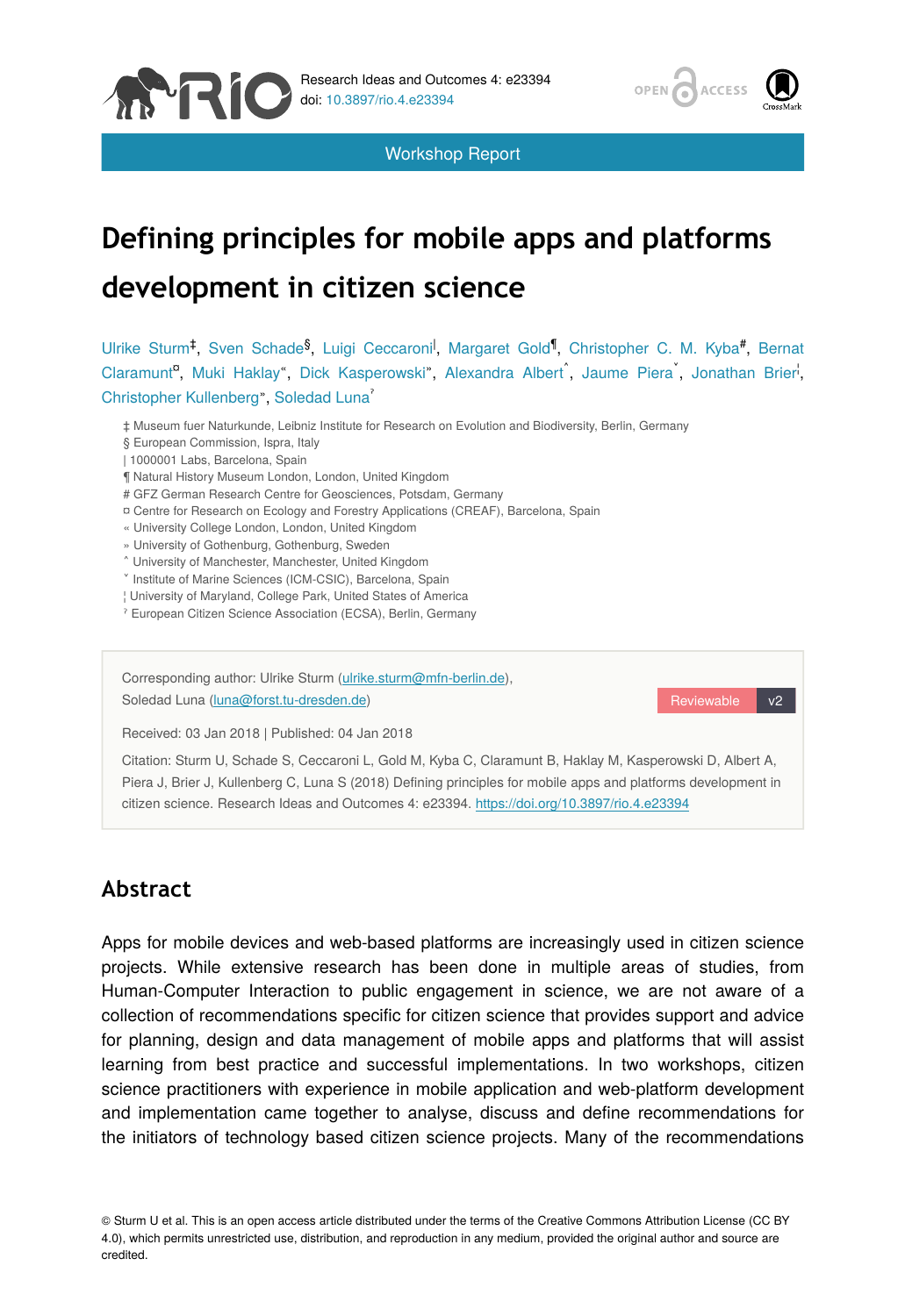produced during the two workshops are applicable to citizen science project that do not use mobile devices to collect data. Therefore, we propose to closely connect the results presented here with ECSA's Ten Principles of Citizen Science.

# **Keywords**

Citizen science, digital technologies, design, reuse, interoperability, sustainability

# **Contributors**

Workshop participants, working group facilitators and organizers and their corresponding organizations are listed in Table 1.

#### Table 1.

List of participants of the workshops "Defining Principles for mobile apps and platforms development in citizen science". The first workshop took place in December 2016 in Berlin, and the second in April 2017 in Gothenburg.

| Name                   | Organization                                          |
|------------------------|-------------------------------------------------------|
| Gaia Agnello           | <b>ECSA</b>                                           |
| Alexandra Albert       | University of Manchester                              |
| Lina Andersson         | Royal Institute of Technology, Sweden                 |
| Janice Ansine          | The Open University                                   |
| Leon Barthel           | Leibniz Institute for Zoo and Wildlife Research (IZW) |
| Flavia Bartoccioni     | University of Rome Tor Vergata                        |
| Rainer Borcherding     | Project coordinator CS-Platform BeachExplorer.org     |
| Jonathan Brier         | University of Maryland                                |
| Daniela Campobello     | University of Palermo                                 |
| Sofia Capellan         | BirdLife International                                |
| Luigi Ceccaroni        | 1000001 Labs                                          |
| Bernat Claramunt López | CREAF                                                 |
| John Cornell           | <b>BirdLife International</b>                         |
| Olha Danylo            | International Institute for Applied Systems Analysis  |
| Daniel Edler           | University of Gothenburg                              |
| Carolin Ehmig          | Universität Potsdam                                   |
| Candan Eylül Kilsedar  | Politecnico di Milano                                 |
| Claudia Göbel          | <b>ECSA</b>                                           |
| Margaret Gold          | Natural History Museum London                         |
| Volker Grescho         | UFZ/iDiv                                              |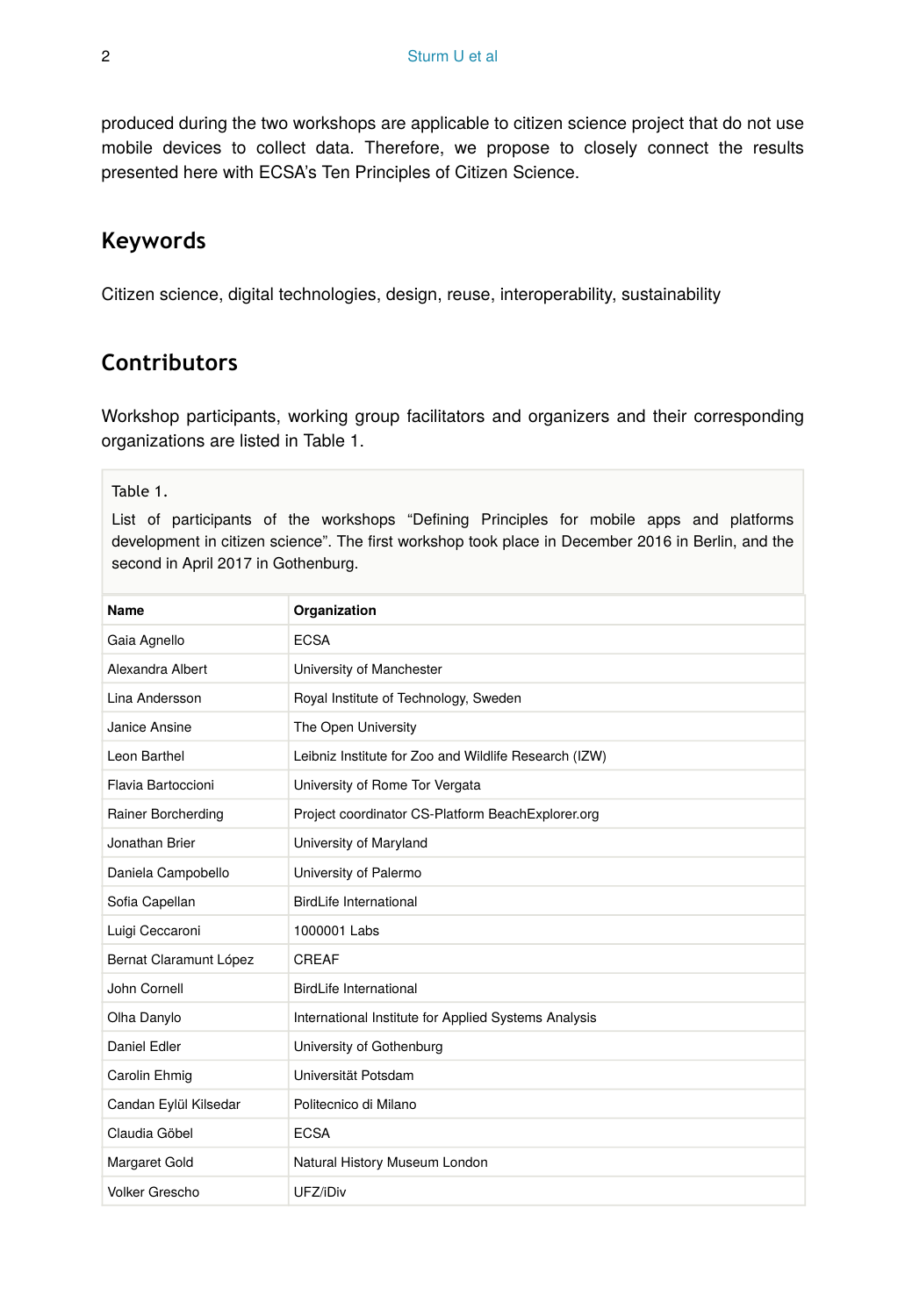| Gregor Hagedorn                | Museum für Naturkunde Berlin                                                   |
|--------------------------------|--------------------------------------------------------------------------------|
| Niclas Hagen                   | University of Gothenburg                                                       |
| Muki Haklay                    | <b>UCL</b>                                                                     |
| Giannis Haralabopoulos         | University of Southampton                                                      |
| Jana Hoffmann                  | Museum für Naturkunde Berlin                                                   |
| <b>Philipp Hummer</b>          | <b>SPOTTERON</b>                                                               |
| Clemens Jacobs                 | GIScience group, Heidelberg University                                         |
| Kostas Karatzas                | Aristotle University of Thessaloniki, Greece                                   |
| Dick Kasperowski               | University of Gothenburg                                                       |
| Itzhak Khait                   | Tel Aviv University's Steinhardt Museum of Natural History & Cnature apps Inc  |
| Guilherme Kodja<br>Tebecherani | IPM - Iniciativa Pro Mar, Brazil                                               |
| Renzo Kottmann                 | MPI for marine Microbiology                                                    |
| Lars Kristensen                | University of Aarhus                                                           |
| Christopher Kullenberg         | University of Gothenburg                                                       |
| Christopher Kyba               | GFZ German Research Centre for Geosciences                                     |
| Ola Langvall                   | Swedish University of Agricultural Sciences/Swedish National Phenology Network |
| Vanessa Lemos Campos           | independent                                                                    |
| Cecilia Lindhé                 | University of Gothenburg                                                       |
| Soledad Luna                   | <b>ECSA</b>                                                                    |
| Sean Lynch                     | University College Cork                                                        |
| Agnes Mair                     | National History Museum Vienna                                                 |
| Åsa Mäkitalo                   | University of Gothenburg                                                       |
| André Mascarenhas              | <b>ECSA</b>                                                                    |
| Adam McMaster                  | Zooniverse, University of Oxford                                               |
| Gerald Pape                    | senseBox                                                                       |
| Patricia Paulsson              | BioNote, Chalmers University of Technology                                     |
| Chris Phethean                 | University of Southampton                                                      |
| Jaume Piera                    | Institute of Marine Sciences (ICM-CSIC)                                        |
| Marisa Ponti                   | University of Gothenburg                                                       |
| Antonella Radicchi             | <b>Technical University Berlin</b>                                             |
| Robert Richter                 | Museum für Naturkunde Berlin                                                   |
| Veljo Runnel                   | University of Tartu Natural History Museum                                     |
| Dilek Sahin                    | <b>TEMA Foundation</b>                                                         |
| Franziska Sattler              | Museum für Naturkunde Berlin                                                   |
| Sven Schade                    | European Commission, Joint Research Centre (JRC)                               |
| Katrin Schneider               | Unabhängiges Institut für Umweltfragen                                         |
| Julia Schnetzer                | MPI für marine Mikrobiologie Bremen                                            |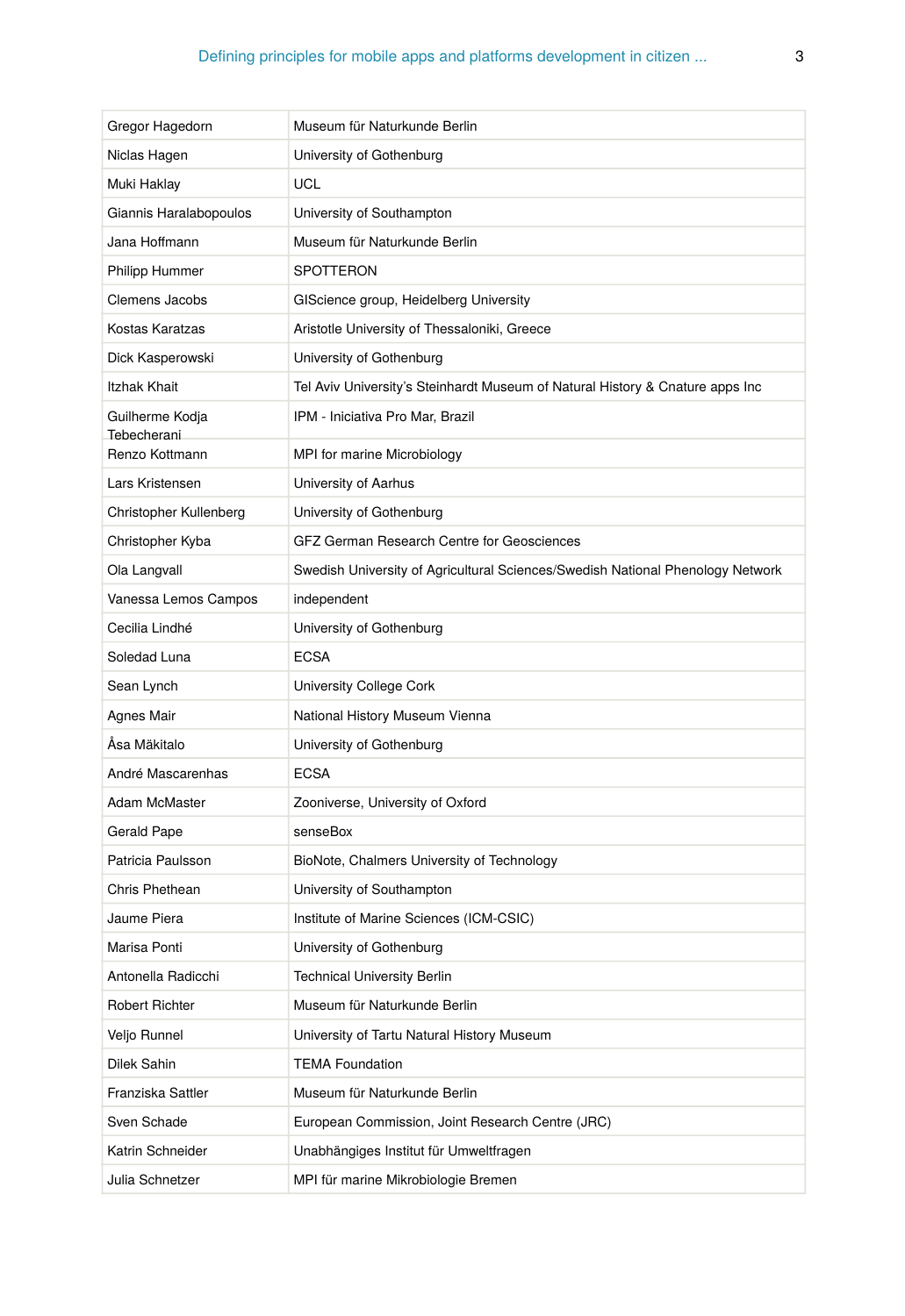| Wolfgang Schröder   | netzweber GmbH                                                                   |
|---------------------|----------------------------------------------------------------------------------|
| Andrea Sforzi       | Museo Naturale Maremma                                                           |
| Jari Silander       | Ymparisto, Finland                                                               |
| Michael Strohbach   | TU Braunschweig                                                                  |
| Ulrike Sturm        | Museum für Naturkunde Berlin                                                     |
| <b>Tobias Sturn</b> | <b>IIASA</b>                                                                     |
| Alda Terracciano    | UCL / University of Gothenburg                                                   |
| Erik Thorelli       | BioNote, University of Gothenburg                                                |
| Jakub Trojan        | Tomas Bata University in Zlin, Czech Republic                                    |
| Gunilla Ullman      |                                                                                  |
| Ella Vogel          | National Biodiversity Network (UK), and representing GBIF                        |
| Iris Wessolowski    | 3x3: Kommunikation, Analysen, Konzepte & Content fürs Web &<br>Sciencekompass.de |
| Florian Wetzel      | Museum für Naturkunde Berlin                                                     |
| Mirjana Zabic       | University of Banja Luka, Bosnia and Herzegovina                                 |
| David Ziegler       | Museum für Naturkunde Berlin, German Citizen Science Platform                    |

## **Introduction**

In the field of citizen science, digital technologies are increasingly used (Bonney et al. 2014, Haklay 2012, Jennett et al. 2016, Newman et al. 2012, Raddick et al. 2013, Silvertown 2009, Wiggins and Crowston 2011, Higgins et al. 2016). Therefore, there is a need for support and advice for planning, design and data management of mobile apps and platforms in the citizen science community. Adriaens et al. 2015, for example, stress this need in relation to the monitoring of invasive alien species. Following these requests it is therefore time to join forces, and structure the growing number of new developments in order to prevent needless duplication of existing functionality, repetition of failure, and learn lessons from successful implementation and best practice. To jumpstart such collaboration, Ulrike Sturm ([MfN](https://www.naturkundemuseum.berlin/)) and Soledad Luna ([ECSA\)](https://ecsa.citizen-science.net/) decided to organize two workshops with the aim of defining principles for the development of mobile apps and platforms in citizen science. Additionally, aiming to connect people working with apps and platforms, strengthen their networks, and foster synergies. As the [European Citizen Science](https://ecsa.citizen-science.net/) [Association](https://ecsa.citizen-science.net/) (ECSA) has a growing network of organizations and individuals from across Europe and beyond, who specialize in the field of citizen science across different cultures, national boundaries, and regulations, the workshops provided an opportunity to share the growing knowledge in this area.

This report summarizes the outcomes of the first and the second workshops. Detailed results, discussions and original material can be found in each workshop report (Sturm et al. 2017a, Sturm et al. 2017b) and in two online platforms that were used to allow for a remote and broader participation ([Trello](https://trello.com/b/jKXYC1IP/second-workshop-defining-principles-for-apps-and-platforms-for-citizen-science) and [Google folder](https://drive.google.com/drive/folders/0B7OC90YMxUOXTDktTEZZMWliM00)).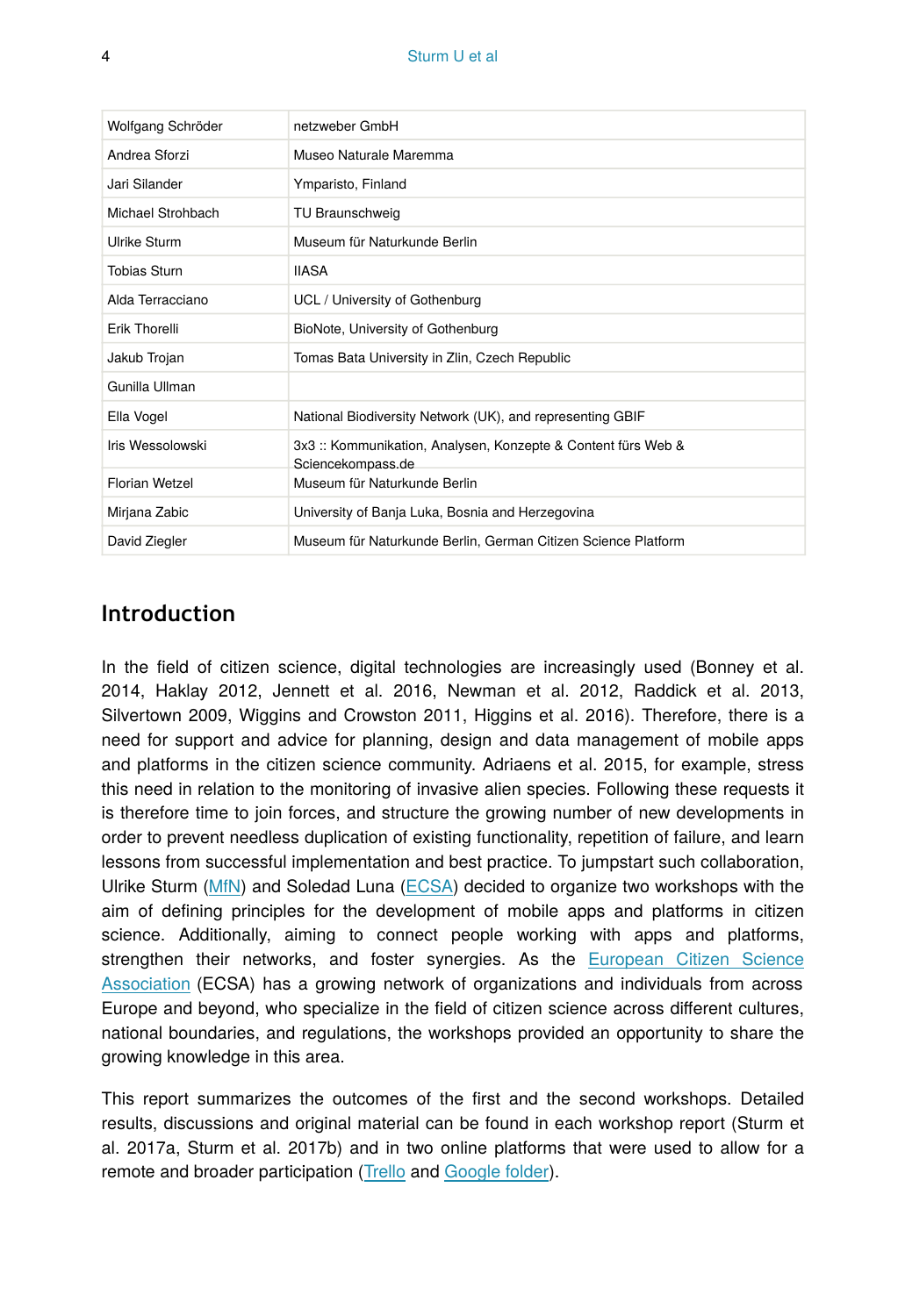Following a series of context-setting presentations, working group discussions were organized in six major areas: 1) Interoperability and data standardization; 2) User Interface & Experience Design; 3) Outreach, learning, education, and other rewards of participation; 4) Re-use; 5) Sharing of learning; and 6) Tracking participants' contribution across different projects. In order to establish a common understanding, the participants agreed on a definition for the terms app, platform, portal and citizen science practitioner (Fig. 1).



#### Figure 1. doi

Definitions in order to establish a common understanding for app, webpage, platform and portal and considering that the boundaries are not always clear and in some cases tools might act as a portal and a platform at the same time.

## **Key outcomes**

The first and the second workshop were co-organized by [Stadtnatur entdecken](http://naturblick.naturkundemuseum.berlin/), a project of the [Museum für Naturkunde Berlin \(MfN\)](https://www.naturkundemuseum.berlin/) and the [European Citizen Science Association](https://ecsa.citizen-science.net/) [\(ECSA\).](https://ecsa.citizen-science.net/) The first workshop took place in December 2016, in Berlin, Germany. It had 46 participants and was supported by [Bridging in Biodiversity Science \(BIBS\)](https://www.bbib.org/bibs-project.html), [Berlin-](https://www.bbib.org/home.html)[Brandenburg Institute of Advanced Biodiversity Research \(BBIB\)](https://www.bbib.org/home.html) and the [German Federal](http://www.bmub.bund.de/en/) [Ministry of the Environment, Nature Conservation, Building and Nuclear Safety.](http://www.bmub.bund.de/en/) The second workshop took place in April 2017, in Gothenburg, Sweden and was co-organized with the [University of Gothenburg](http://www.gu.se/). It had 31 participants, and was supported by the [Marian](https://www.wallenberg.com/mmw/en) [ne and Marcus Wallenberg Foundation.](https://www.wallenberg.com/mmw/en)

In the first workshop, a number of projects were presented in order to share insights, success stories, and challenges. [The apps and guidelines of the EU BON project](https://drive.google.com/file/d/0B7OC90YMxUOXQkhCcVZIYjJYWjQ/view) were presented by Veljo Runnel ([University of Tartu\)](https://www.ut.ee/en), [Naturblick](https://drive.google.com/file/d/0B7OC90YMxUOXN0JlbDc3dl9mV0E/view) by Ulrike Sturm ([Museum für](https://www.naturkundemuseum.berlin/) [Naturkunde Berlin\)](https://www.naturkundemuseum.berlin/), [Loss of the Night/My Sky at Night](https://drive.google.com/file/d/0B7OC90YMxUOXenM0QWkyMGozWVk/view) by Christopher Kyba ([Deutsches](http://www.gfz-potsdam.de/startseite/) [GeoForschungsZentrum Potsdam](http://www.gfz-potsdam.de/startseite/)), [NatureWatch](https://drive.google.com/file/d/0B7OC90YMxUOXWDZsUUtIa3hIUzg/view) by John Cornell ([Bird Life International\)](http://www.birdlife.org/), [Platform Natusfera](https://drive.google.com/file/d/0B7OC90YMxUOXOVgya2szUVZpN1k/view) by Bernat Claramunt ([Ecological and Forestry Applications Research](http://www.creaf.cat/)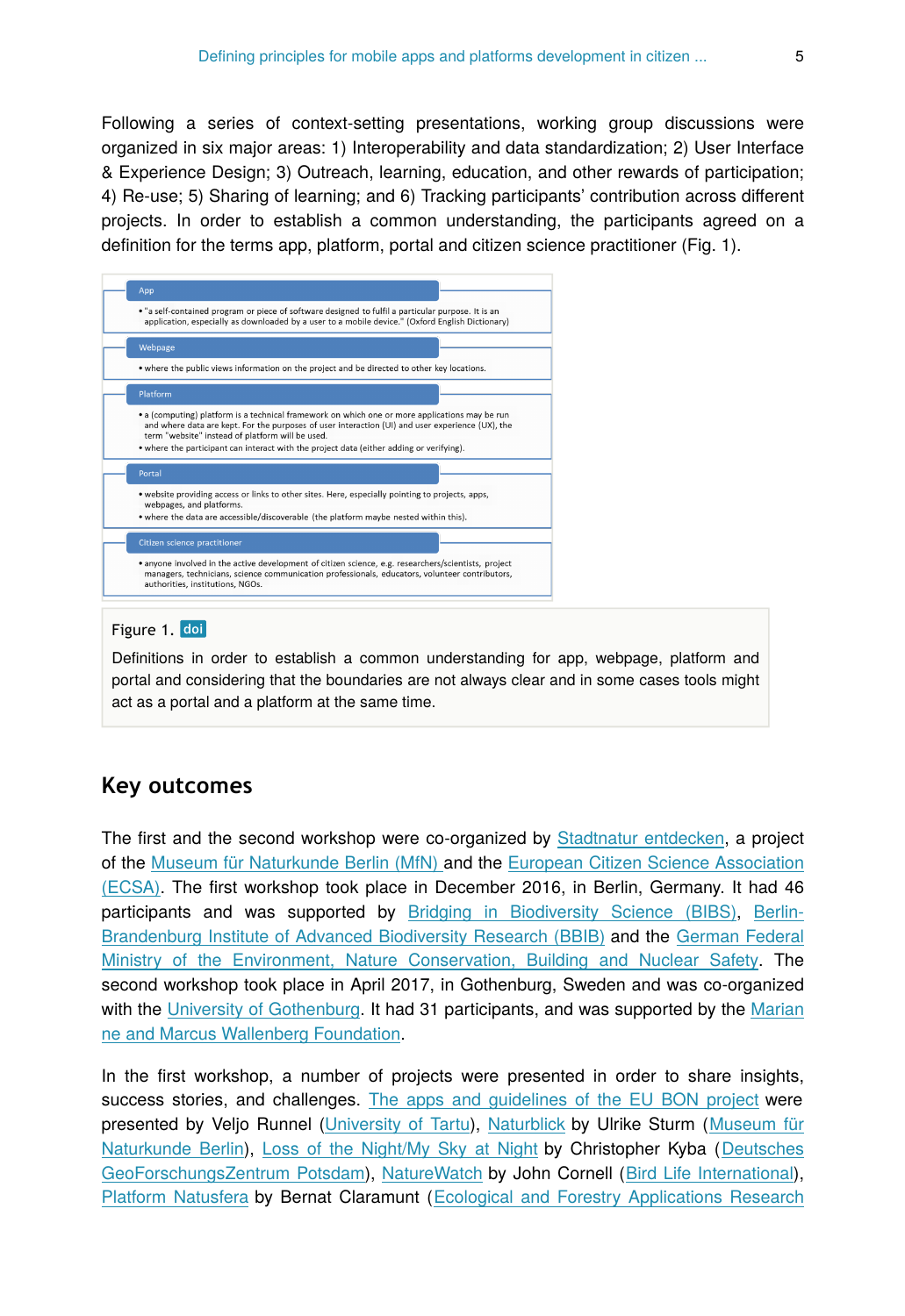[Centre CREAF\)](http://www.creaf.cat/) and Luigi Ceccaroni ([1000001 Labs\)](http://www.1000001labs.org/), and [Fotoquest go](https://drive.google.com/file/d/0B7OC90YMxUOXdEhRZWw3RzRGYXc/view) by Olha Danylo from th[e International Institute for Applied Systems Analysis \(IIASA\)](http://www.iiasa.ac.at/). Bernat Claramunt [\(CR](http://www.creaf.cat/) [EAF\)](http://www.creaf.cat/) also outlined the [contribution of citizen science towards international biodiversity](https://drive.google.com/file/d/0B7OC90YMxUOXSGRSQ1k3elh0QmM/view) [monitoring](https://drive.google.com/file/d/0B7OC90YMxUOXSGRSQ1k3elh0QmM/view). Sven Schade from the [Joint Research Center \(JRC\)](https://ec.europa.eu/jrc/en) reflected on the diverse [la](https://drive.google.com/file/d/0B7OC90YMxUOXV0E4dVNMVzlPaE0/view) [ndscape of citizen science apps and platforms](https://drive.google.com/file/d/0B7OC90YMxUOXV0E4dVNMVzlPaE0/view) and led the discussion to agree on a shared definition for apps, platforms and portals. He also highlighted the importance of [integrating](https://drive.google.com/file/d/0B7OC90YMxUOXU2gxN1NncjByNVU/view) [citizen's contributions into the European policy making process](https://drive.google.com/file/d/0B7OC90YMxUOXU2gxN1NncjByNVU/view). Renzo Kottmann [\(Max](https://www.mpi-bremen.de/en/Home.html) [Planck Institute for marine Microbiology](https://www.mpi-bremen.de/en/Home.html)) expressed ideas about [balancing open scienti](https://drive.google.com/file/d/0B7OC90YMxUOXWENEN0swMDJFamM/view?usp=drive_web)fic [data with closed personal data.](https://drive.google.com/file/d/0B7OC90YMxUOXWENEN0swMDJFamM/view?usp=drive_web) And finally, Claire Born ([Wigwam GmbH\)](https://wigwam.im/) guided the participants through a [rapid-prototyping](https://drive.google.com/file/d/0B78VoDtfxp8dUjd4QnhfQWk3NUk/view) exercise to explore the applicability of the first identified principles.

During the second workshop, several presentations highlighted aspects of the diverse field of citizen science apps and platforms. Marisa Ponti ([University of Gothenburg](http://www.gu.se/english)) presented [Games in Citizen Science](https://drive.google.com/file/d/0B0gdhkkKAubeTXEyVGRLTGs0SjQ/view), Sven Schade (JRC) presented [lessons learned on re-usability](https://drive.google.com/file/d/0B78VoDtfxp8dbi1RTjZwSzdGeE0/view) [and how to de](https://drive.google.com/file/d/0B78VoDtfxp8dbi1RTjZwSzdGeE0/view)fine success, Adam McMaster [\(University of Oxford](http://www.ox.ac.uk/)) presented the [Zoonivers](https://drive.google.com/file/d/0B78VoDtfxp8dN0E5aDRZWXRueDA/view) [e Platform,](https://drive.google.com/file/d/0B78VoDtfxp8dN0E5aDRZWXRueDA/view) Jonathan Brier ([University of Maryland\)](https://www.umd.edu/) presented [SciStarter](https://drive.google.com/file/d/0B78VoDtfxp8dZC1zdVNRcjlKbE0/view) and Ella Vogel ([N](https://nbn.org.uk/) [ational Biodiversity Network\)](https://nbn.org.uk/) presented the [UK National Biodiversity Network and GBIF.](https://drive.google.com/file/d/0B78VoDtfxp8dZ2ZvT0RmLS1MeG8/view) Christopher Kullenberg (University of Gothenburg) reflected on [collecting social science](https://scientometrics.flov.gu.se/presentations/GBGworkshop.html#/) [data with smartphone apps and school children.](https://scientometrics.flov.gu.se/presentations/GBGworkshop.html#/) Dick Kasperowski (University of Gothenburg) gave insight into the [epistemological ideals of participation.](https://drive.google.com/file/d/0B78VoDtfxp8dZ19nQXd3OVB0Y1U/view) Luigi Ceccaroni (1000001 Labs) reported on the [ontology of citizen science.](https://drive.google.com/file/d/0B78VoDtfxp8dMy1Ucm9iVi00bHM/view) Posters on ["Impacts of Design](https://drive.google.com/file/d/0B5r-DREYiek-R04zV2lZY2pEblU/view)" by Jonathan Brier, "[Building a Player Base](https://drive.google.com/file/d/0BwuT7y5cHwOHR05sSjN1d0x5QjA/view)" by Lars Kristensen [\(University of Aarhus\)](http://www.au.dk/en/), and the app ["Marine Megafauna"](https://drive.google.com/file/d/0B78VoDtfxp8dNkRPTFFEYVJYZmM/view) by Guilherme KODJA Tebecherani [\(IPM - Iniciativa Pro Mar](http://www.ipromar.org.br/)) were presented in the poster session.

At both workshops working groups were held in the following areas: 1) Interoperability and data standardization; 2) User Interface & Experience Design; 3) Outreach, learning, education, and other rewards of participation. The discussions of the second workshop built on the results of the first workshop. Additional working groups were organized for the second workshop with a focus on 4) Re-use; 5) Sharing of learning; and 6) Tracking participants' contribution across different projects. Two online platforms allowed remote contribution to all working groups [\(Trello](https://trello.com/b/jKXYC1IP/second-workshop-defining-principles-for-apps-and-platforms-for-citizen-science) and [Google folder\)](https://drive.google.com/drive/folders/0B7OC90YMxUOXTDktTEZZMWliM00).

#### **Working Group 1: Principles for interoperability and data standardization**

It was the scope of this working group to define principles in relation to openness, accessibility, reusability, data privacy, and back-end system design. The discussion outlined the need for a common structure and scheme for metadata. This includes e.g. metadata about: 1) citizen science projects, 2) tools used in projects, and 3) observations made by participants, including data quality information. It was stressed that the aspect of data privacy of citizen related data requires greater awareness and common standards. Recommendations were compiled for five main topics: the sharing of outcomes, legal and ethical issues, interoperability with projects that do not have a genuine science outcome or do not involve citizens, and feedback, acknowledgement and interoperability of quality assurance procedures.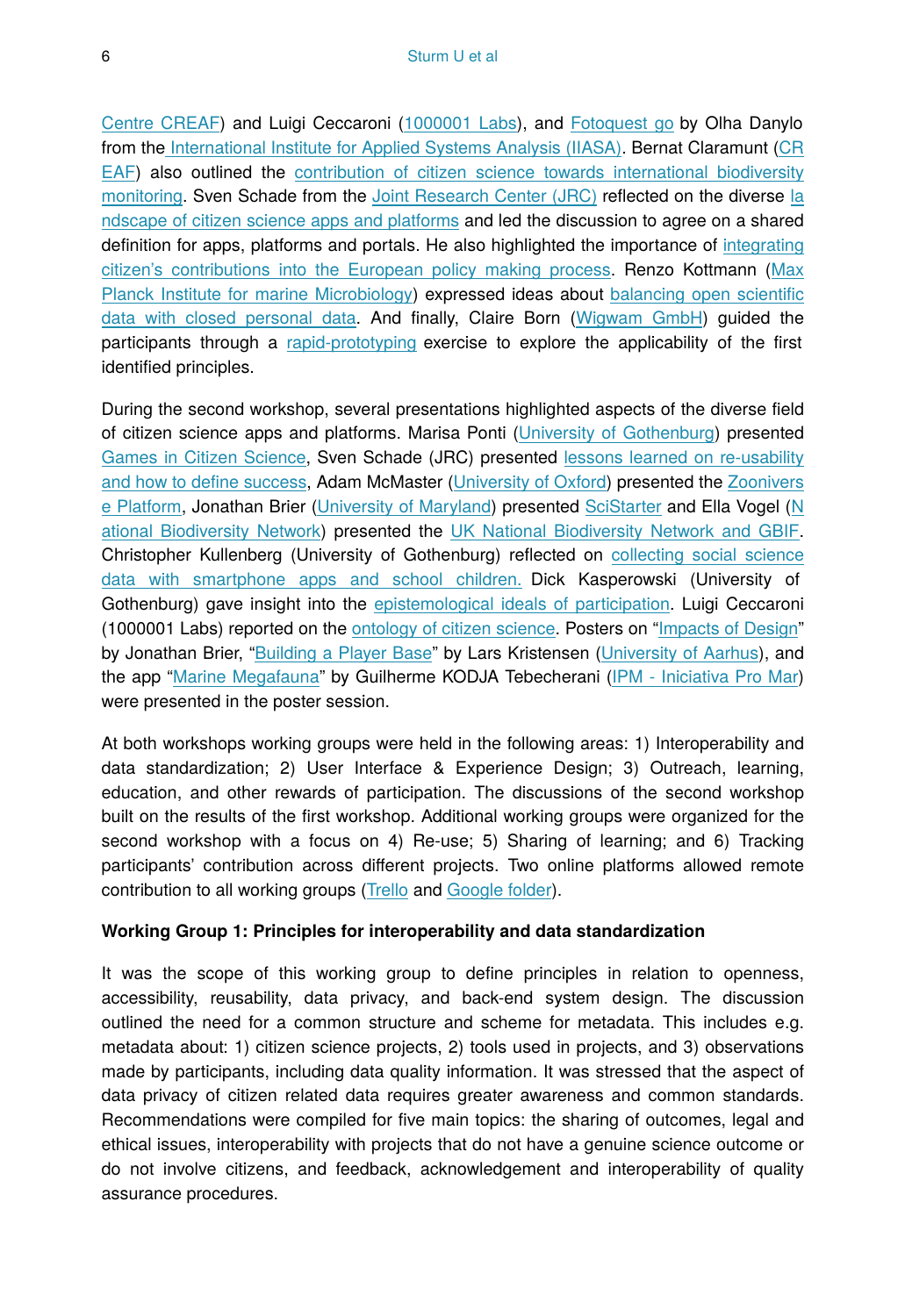### **Working Group 2: Principles for User Interface and Experience Design: Interaction, Mechanisms to support Motivation**

This working group had the mandate to define principles in relation to usability, engagement (gamification, feedback) and procedure to improve data quality and assurance. The discussion of both workshops raised the overall question of whether design guidelines for citizen science would differ from industry guidelines. Therefore, people designing apps for citizen science should turn to the wealth of knowledge about effective app design in the technology industry. A general recommendation resulting from the workshop was that it would be useful to create a curated and easy accessible overview of this knowledge for citizen science practitioners.

## **Working Group 3: Principles for Outreach, Learning, Education, and other Rewards of Participation**

It was the scope of this working group to define principles in relation to recruiting and retaining participants, as well as to learning and ethical considerations. Recruitment was defined as getting someone involved and motivated to make the first observation. Retainment was defined as keeping the participants engaged and using the system for the duration of the project. The group stated that one of the core issues for designers and project coordinators is to remember that citizen science projects are socio-technical, and therefore the social aspects require attention from the start as they should influence the design and the development decisions. Learning takes place at every step of the way, from the initial engagement with an app/platform to actually doing the tasks, and beyond. It was concluded that there is a gap in knowledge and research regarding learning and ethics, on which principles can be based.

#### **Working Group 4: How to foster re-use**?

This working group was a follow-up activity from the first workshop, in which participants identified this very specific and practical question: What is the necessary information to make a list of apps and platforms that can be re-used? The working group did not address specifically other challenges to foster re-use, such as reputation, recognition and reward systems. The main conclusions are that to be able to identify and reuse an existing app or platform the key metrics need to be known, including licensing, all relevant documentation and the development community that would be available for technical support or even to implement required modifications. Those may be defined as part of the standard metadata (see Working Group 1). Key issues were analysed such as the need for a list of apps and platforms that make it possible to find relevant tools and assess their characteristics. However, such a list needs to be curated and maintained or it will become obsolete with time. Without the dedicated effort of a central owner, an innovative and sustainable way to self-maintain it would be required. A tree structure with ranking aspects could be designed as a guide to apps and platforms according to the specific needs of any given citizen science project. Apps and platforms could be indexed similar to e.g. Scopus in scientific publishing, and ECSA could be acting similar to e.g. [European Network of Living Labs](http://www.openlivinglabs.eu/) [\(ENoLL](http://www.openlivinglabs.eu/) [\)](http://www.openlivinglabs.eu/).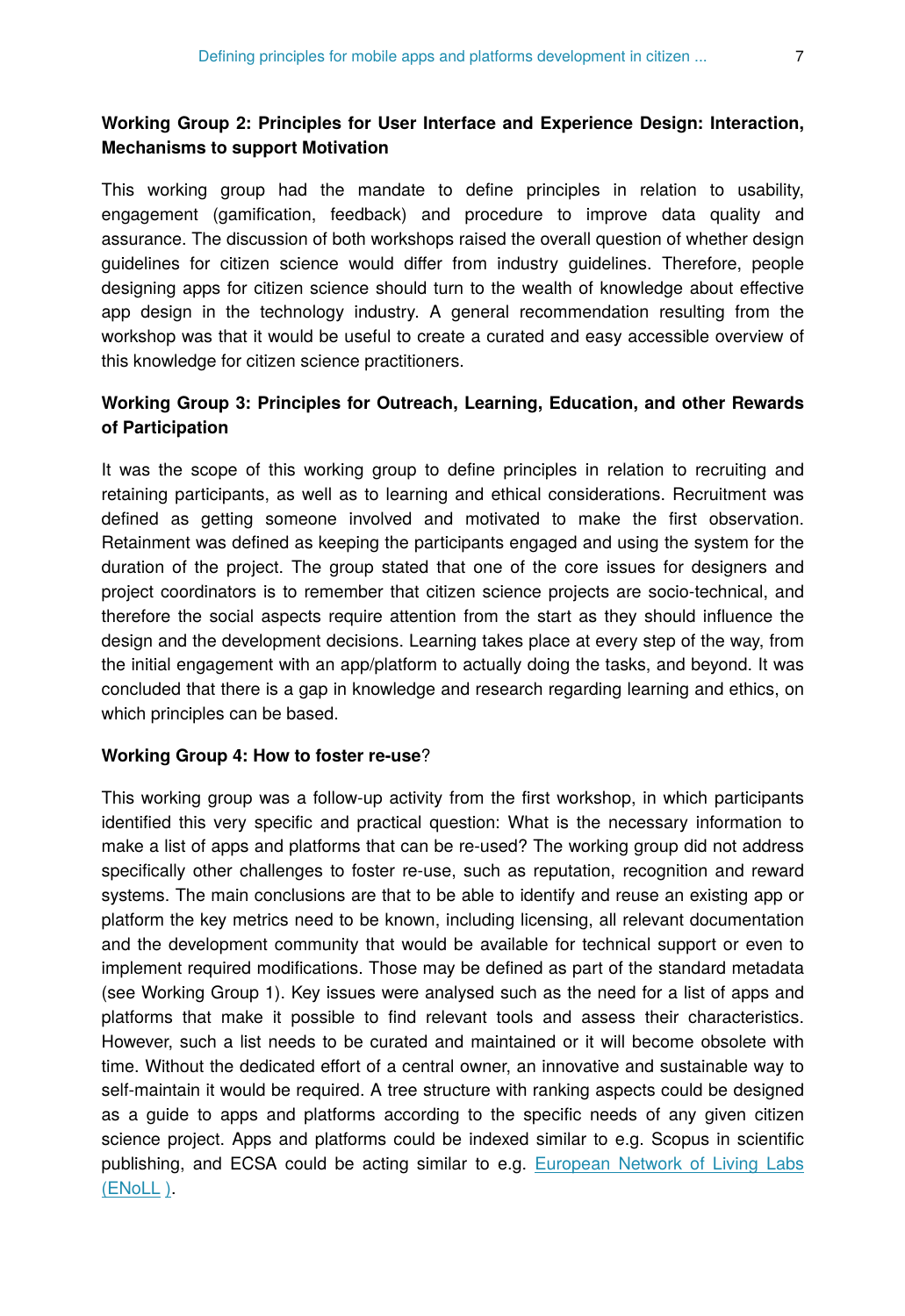## **Working Group 5: How to share the learning of citizen science practitioners around the designing and building of apps and platforms, managing data and involving participants**?

This working group was also a follow-up activity from the first workshop. The group discussed how to share and learn from each other regarding their experiences of developing and using apps and platforms for citizen science. The group recommended to recognize the exchange of knowledge moves in many directions. Also the documentation and sharing of both failures and successes needs to be enhanced. It was proposed to create an online body of knowledge about apps and platforms. This body of knowledge should include overall guidelines and best practices, as well as, lessons learned about opportunities and limitations so that it does not become obsolete over time.

### **Working Group 6: How to track participants' contribution across different citizen science projects**?

This working group was a follow-up activity to discussions concerning privacy and ethics in tracking participants' contributions across projects, that took place during the first workshop. The discussion focussed on concerns regarding the ethics of sharing data about participants and the responsibilities that come with that. An ethics review of projects with 3rd party certification was discussed. The argumentation related to privacy focussed more on the possibilities to preserve anonymity and the right to be forgotten.

Even though the recommendations were discussed in working groups with different thematic focuses, the process clearly revealed that all aspects are connected. Therefore we developed joint recommendations for three crucial aspects of app and platform development in citizen science (Table 2).

#### Table 2.

Recommendations for app and web platform development in citizen science organized across three main aspects: 1) the sharing of outcomes and interoperability, including all recommendations to allow for different ways to share source code, the importance of licensing, data, metadata, documentation and methods, and the use of standards; 2) Communication and design, including specific recommendations for citizen science projects to support and promote learning; and 3) Ethical aspects, including project planning and legal aspects such as data privacy.

#### **1. Sharing of outcomes and interoperability**

Platforms, portals and apps should have an API to share as much data as possible, and open API standards should be followed where possible.

There should be transparency about what data are collected and where data is stored.

The licenses of data, source code and other resources should allow for re-use. Pay attention to the differing restrictions of different open licenses.

If sharing data and other resources with other countries, pay attention to national and international differences in licensing.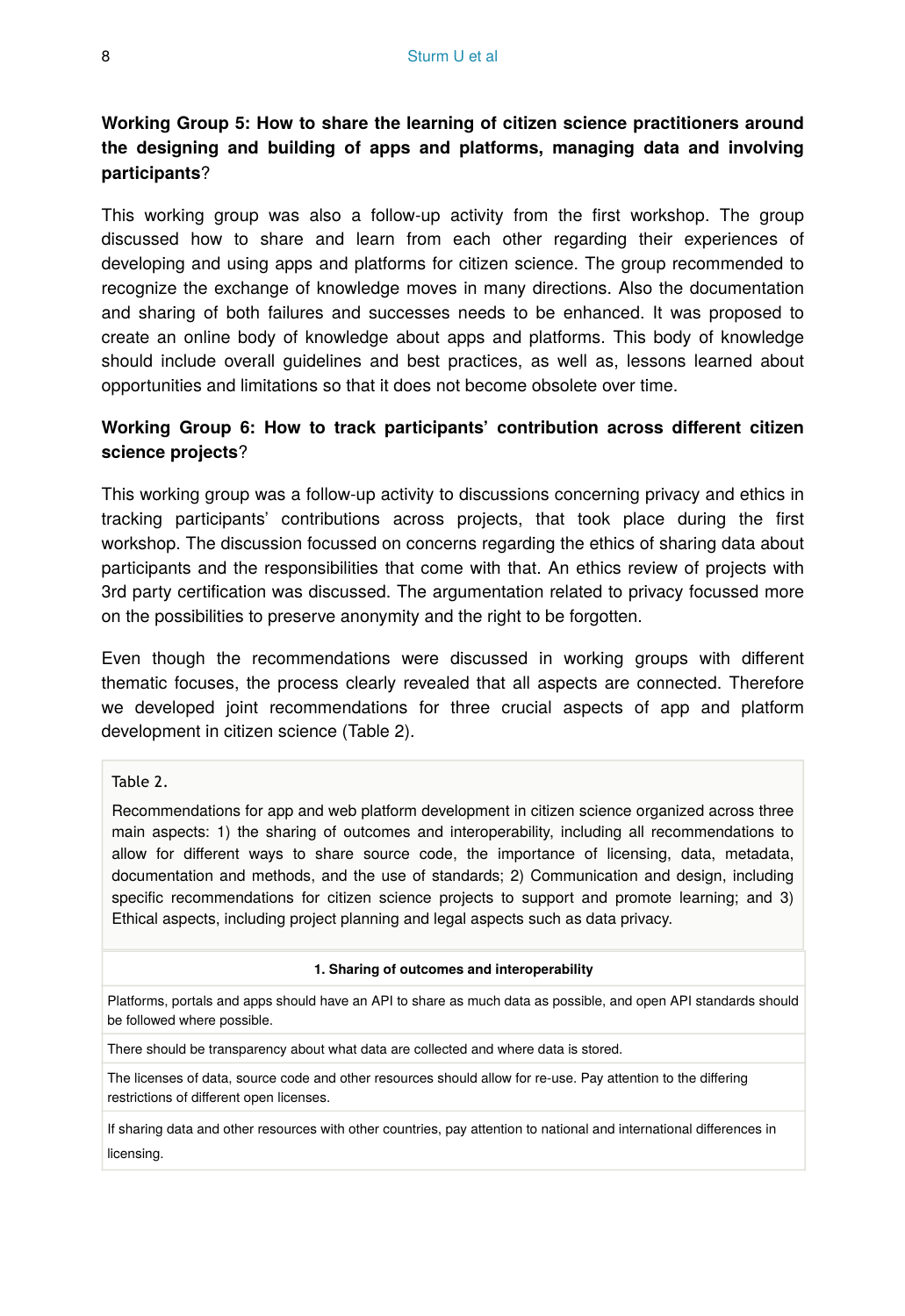When writing the code, take into account the different levels of technical ability and keep reusability in mind (i.e. new projects can reuse the app or platform, and it should not be too hard to adapt the code for their purposes), especially coding conventions should be followed to ease take up.

It is preferable to open source the code base, but there are contextual situations where some limited closeness is necessary (e.g. long-term monitoring projects that require aggregation over time, and therefore consistency of the code base).

If sharing code, think about sustainability and discoverability. Examples are Github or the Astrophysics Source Code Library (ASCL) for source code in astrophysics.

Re-use also refers to the design (e.g. icons, and interaction), therefore, design should be based on existing standards if applicable (e.g. ISO/FDIS 9241-11 Ergonomics of human interaction). Design should be innovative but familiar. But be aware existing standards are in some instances not free to use and need additional investment of resources.

Existing fit-for-purpose platforms/project-portals/apps (and the communities using them) should be taken into account for re-use. We recommend that existing tools are built on and developed to the next level.

New developments should be well documented, if possible also in English (including the scope of use, any assumptions made, known limitations, and implications when using a particular solution).

If possible, use modular development of apps and platforms.

Consider multi-lingual translations of project documentation depending on the scale of the project.

If possible, use open standards for data and metadata, and use distribution services that make these accessible. Examples include ALA - BioCollect, SciStarter, PPSR-CORE - CitSci.org, The US Federal Crowdsourcing and Citizen Science Catalog, Dublin Core, GBIF - IPT, Project Open Data Metadata Schema - POD v1.1, CKAN API, DCAT, Schema.org, OGC, CobWeb, ADIwg, ISO 19115/19110, Inspire) until a recommendation is made available by CSA-ECSA-ACSA (foreseen by October 2017).

Each observation site/data point should have a universally unique identifier (UUID coming from an existing standard).

Implement interoperable quality assurance procedures (especially including validation processes).

#### **2. Communication and Design**

Respect your participants by designing in a way that appreciates their time and lowers the barriers for entry. Think about ease of use, user friendliness, accessibility, and context.

Participants need to be able to communicate amongst themselves (e.g. in forums).

The design of apps and platforms for citizen scientists can be centered on a target group, or be developed to meet the needs of both communities in a co-creation process.

Define your target group (the ones you try to reach), and design for their needs to attract and support them.

Be as inclusive as possible. However, have in mind that the ideal target group size is project specific. In some cases, it is appropriate to narrow the target group in order to enhance recruitment and retention, or to maintain a higher quality of data.

Think about the participant's journey: "take care"/ consider participants throughout the processes of your project, think about their motivation.

Plan and understand the required level of engagement for the project: is it fine to have many on-off participants, or does the nature of the project require deeper long-term engagement?

Check your assumptions about the participants, e.g. do the people you want to reach have e-mail? Internet? Smartphones? Are they comfortable with technology? Do they have Wi-Fi connectivity or data in the field?

Consider the context in which participants are using the app or the website during the design phase. For example, consider the weather (will the participants be using mittens?) and the natural environment (is it wet?).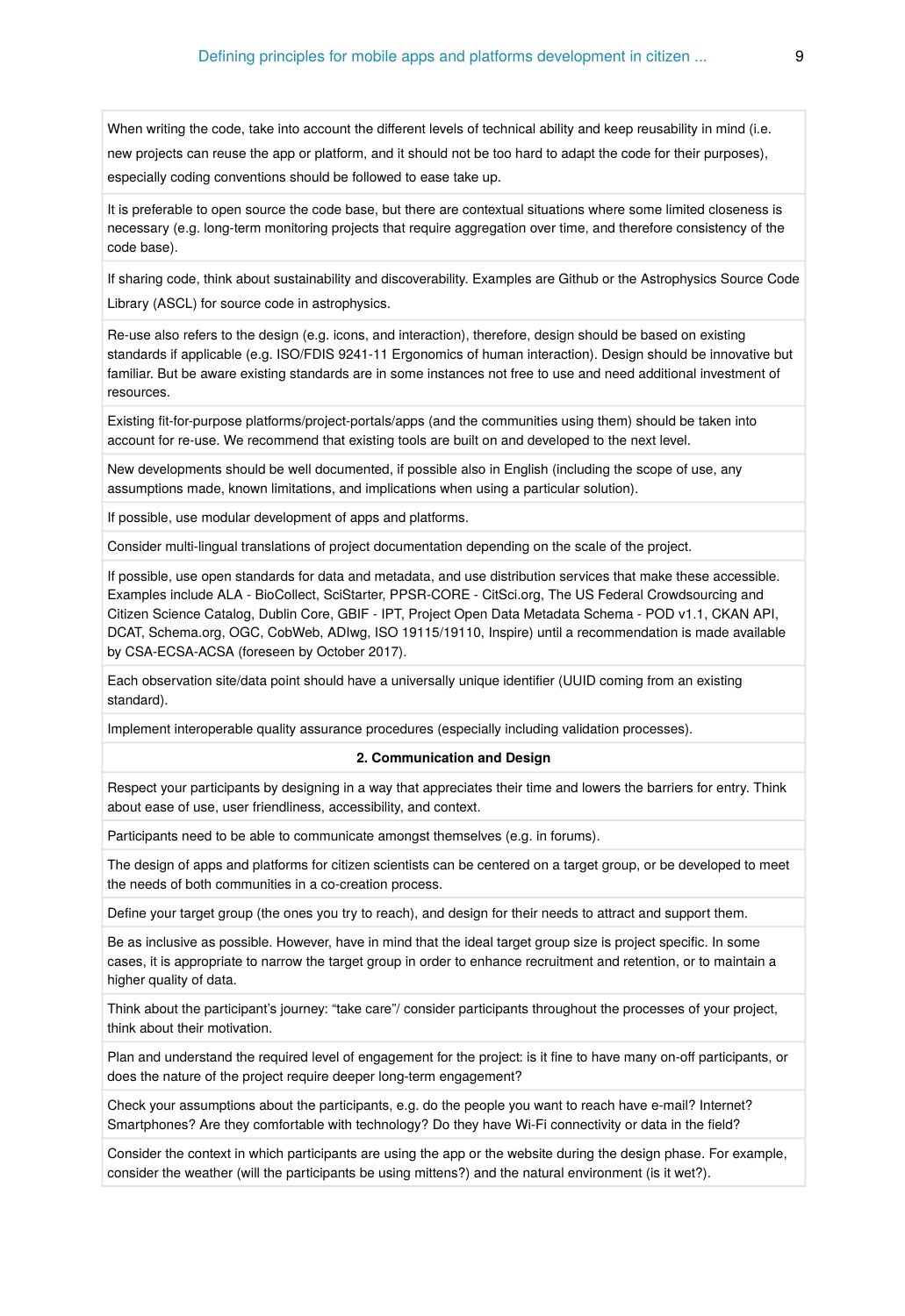10 Sturm U et al

Take different levels of physical ability into account when designing the interface.

Take other aspects of inclusivity and accessibility into account. In particular design for people with visual difficulties.

Balance designing for citizens with designing for scientists, keeping in mind who the central users of the app or platform will be.

Whenever possible, citizen scientists should be the co-creators of apps, contributing to the structure and design from the very start of development (i.e. not limited to testing).

Design to prevent bias both in the participants demographic composition, as well as in the data collection, coverage, consistency.

Communicate constantly with the participants and react to feedback and ideas.

Design for communication: start by deciding on the right "tool" (app, platform, website, non- digital tools, or a mix).

Communication should be as direct as possible, and both sides should profit. Develop meaningful thanks/giveback within the app itself.

Unstructured learning and communication should be recognized as valuable. Allow unstructured space for informal learning and reflection among citizen scientists.

**3. Ethical aspects**

If you are planning a long-term project, you need to assess the need for a long-term sustainability strategy (that includes tech support communication, an appropriate resources over the life of the project) and put it into place if needed. Otherwise, do not even start!

Plan the lifetime of the project and the legacy of the project: does it have a natural ending point? (not just the end of funding, but an end to the research goal). Communicate that ending point throughout. If the project can continue beyond the end of funding, plan for longevity and sustainability, commit to on-going support or a hand-over. Data should be stored long-term and must therefore be planned for from the beginning.

Remove your app (from app stores or other online repositories) when it is no longer useful (and if you can't analyze or store the collected data).

Fully respect privacy of personal data. Take only as much personal data as required according to the objectives of the project, and delete personal data as soon as possible if they are not needed anymore in relation to project objectives.

Provide participants ways to decide about the privacy of their data.

Ensure that secure data transmission and storage are in place.

Particularly with regard to personal data, encryption is recommended, and only a minimum of App Rights Requests should be made on mobile devices.

Consider data privacy and intellectual property rights (IPR) that apply for your country or region, including also those at international level.

Give transparent and easy to access information about the app and project. People should not need to download the app to find out what it does and how it relates to them.

Include details about data protection, ethical use of data, and contact information within the app, and on the website or platform.

## **Discussion and Conclusions**

Many of the recommendations produced during the two workshops are applicable to any citizen science project. Therefore, we propose to connect the results presented here directly to [ECSA's Ten Principles of Citizen Science,](https://ecsa.citizen-science.net/sites/default/files/ecsa_ten_principles_of_citizen_science.pdf) and not create a specific principle(s) for the development of mobile apps and platforms in citizen science. ECSA's Ten Principles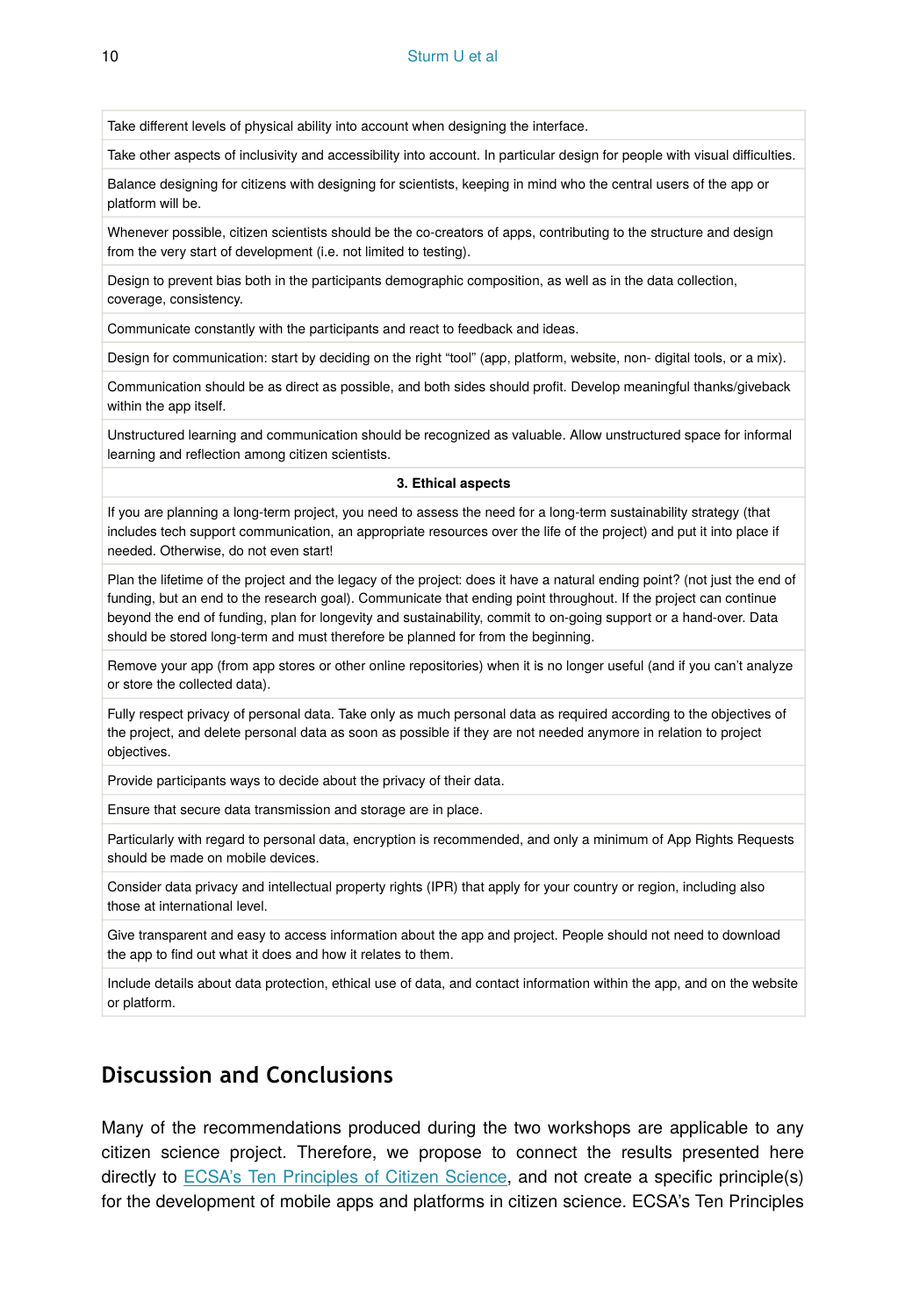of Citizen Science cover in a broad manner many aspects of citizen science projects, including specific guidelines and recommendations that are applicable to the development of mobile apps and web platforms, serving as a principled guide for all citizen science project developers and practitioners.

We emphasise the importance of a participant-centred approach to the design of any citizen science project and the tools that it uses, such as apps and platforms, including sensitivity to cultural values. We therefore recommend that co-creation and co-design approaches to app development be incorporated. We propose that this will lead to wider and deeper engagement with participants, as well as facilitate learning and the sharing of knowledge in an accessible and inclusive manner. Similarly, tools that support two-way and constant communication should be embedded in the project such that participants' ideas and feedback are gathered throughout the project.

In line with the notion of Open Science (see, for example, [Wikipedia\)](https://en.wikipedia.org/wiki/Open_science), the scope of sharing should be envisioned beyond data and metadata, to also include other outcomes such as source code, relevant documentation, training material and contact information about those who develop a certain project or tool. Appropriate human and machine readable licenses should be put into place.

Interoperability should be supported among projects in a way that they become able to " *interact towards mutually beneficial goals, involving the sharing of information and knowledge between these [projects], through the business processes they support, by means of the exchange of data between their ICT systems*" (adopted from the [European](https://ec.europa.eu/isa2/library/european-interoperability-framework-eif-0_en) [Interoperability Framework](https://ec.europa.eu/isa2/library/european-interoperability-framework-eif-0_en)). This should not be restricted exclusively to citizen science projects but to any project, even regardless of having a genuine scientific outcome or not. This should help to embrace the outcomes of citizen science projects more widely, for example, by projects targeted at policy making.

We also propose to further specify and extend the principle regarding distinct issues of privacy, security and ethics. Privacy issues can, for example, be addressed by requesting only the essentially required information and careful user management. Security might be ensured by data encryption, App Rights Requests, etc. On the ethical dimension this included, for example, the need to provide transparent and easy access to information about the project, tools used, and data sharing policies.

In general, the workshops pointed out that further discussion and research are needed to propose evidence based recommendations on the topics of ethics in citizen science, learning in citizen science, and app / platform re-use.

Finally, we suggest, to the citizen science community to consider and further discuss the recommendations that resulted of the analysis carried out during these two workshops. And, if wished, to add interpretations of ECSA's Ten Principles of Citizen Science in the context of apps and platforms, for example, in the form of implementation guidelines. We also recommend to discuss and consider the building, together with a sustainable maintenance method, an index for citizen science apps and platforms similar to e.g.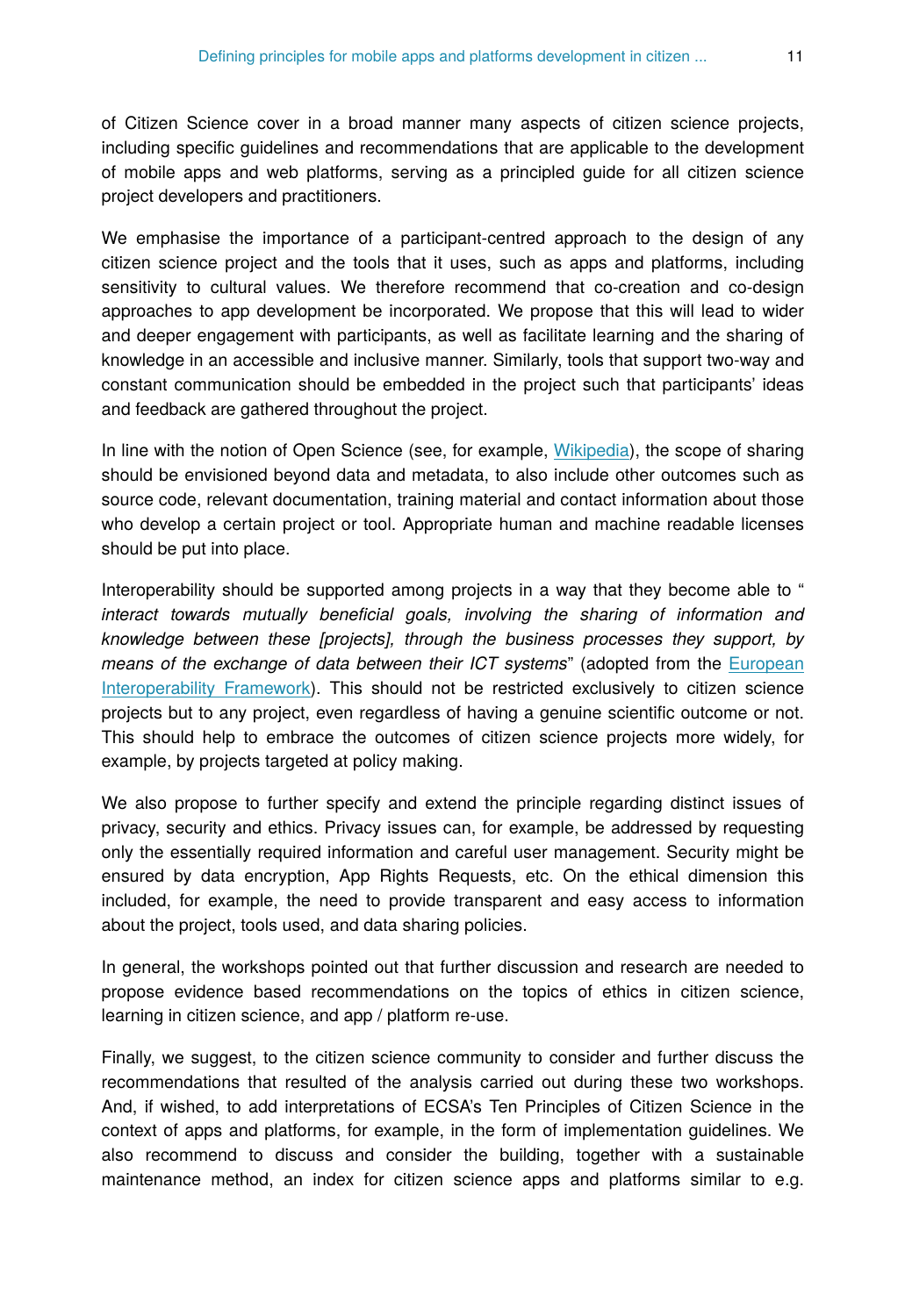Scorpus in scientific publishing, with ECSA acting similar to e.g. ENoLL, and a cross collaboration of the [Australian Citizen Science Association \(ACSA\),](http://csna.gaiaresources.com.au/) ECSA, and the USbased [Citizen Science Association \(CSA\)](http://citizenscience.org/) for defining criteria for ethics evaluation and certification.

# **Acknowledgements**

We would like to thank all of the workshop participants for their contributions, and their organizations for making that participation possible. We wish to particularly acknowledge the [Bridging in Biodiversity Science \(BIBS\)](https://www.bbib.org/bibs-projekt.html) and [Berlin-Brandenburg Institute of Advanced](https://www.bbib.org/home.html) [Biodiversity Research \(BBIB\)](https://www.bbib.org/home.html), [the Federal Ministry of the Environment, Nature](http://www.bmub.bund.de/en/) [Conservation, Building and Nuclear Safety](http://www.bmub.bund.de/en/), the [University of Gothenburg](http://www.gu.se/) and the [Marianne](https://www.wallenberg.com/mmw/en) [and Marcus Wallenberg Foundation.](https://www.wallenberg.com/mmw/en) The publication of this article was funded by the Open Access fund of the Leibniz Association. We also thank Jamie Williams for his review of an earlier version of this article.

Sven Schade wants to underline that the views expressed are purely those of the author and may not in any circumstances be regarded as stating an official position of the European Commission.

# **References**

- Adriaens T, Sutton-Croft M, Owen K, Brosens D, Valkenburg J, Kilbey D, Groom Q, Ehmig C, Thürkow F, Van Hende P, Schneider K (2015) Trying to engage the crowd in recording invasive alien species in Europe: experiences from two smartphone applications in northwest Europe. Management of Biological Invasions 6 (2): 215‑225. <https://doi.org/10.3391/mbi.2015.6.2.12>
- Bonney R, Shirk JL, Phillips TB, Wiggins A, Ballard HL, Miller-Rushing AJ, Parrish JK (2014) Next Steps for Citizen Science. Science 343 (6178): 1436-1437. [https://](https://doi.org/10.1126/science.1251554) [doi.org/10.1126/science.1251554](https://doi.org/10.1126/science.1251554)
- Haklay M (2012) Citizen Science and Volunteered Geographic Information: Overview and Typology of Participation. In: Sui D, S. E, M. G (Eds) Crowdsourcing Geographic Knowledge. Springer, Dordrecht. [https://doi.org/10.1007/978-94-007-4587-2\\_7](https://doi.org/10.1007/978-94-007-4587-2_7)
- Higgins C, Williams J, Leibovici D, Simonis I, Davis M, Muldoon C, Genuchten Pv, O'Hare G, Wiemann S (2016) Citizen OBservatory WEB (COBWEB): A Generic Infrastructure Platform to Facilitate the Collection of Citizen Science data for Environmental Monitoring. International Journal of Spatial Data Infrastructures Research 11: 20‑48.<https://doi.org/10.2902/1725-0463.2016.11.art3>
- Jennett C, Kloetzer L, Schneider D, Iacovides I, Cox AL, Gold M, Fuchs B, Eveleigh A, Mathieu K, Z. A, Talsi Y (2016) Motivations, learning and creativity in online citizen science. Journal of Science Communiciation 15 (3): A05.
- Newman G, Wiggins A, Crall A, Graham E, Newman S, Crowston K (2012) The future of citizen science: Emerging technologies and shifting paradigms. Frontiers in Ecology and the Environment 10 (6): 298‑304. <https://doi.org/10.1890/110294>